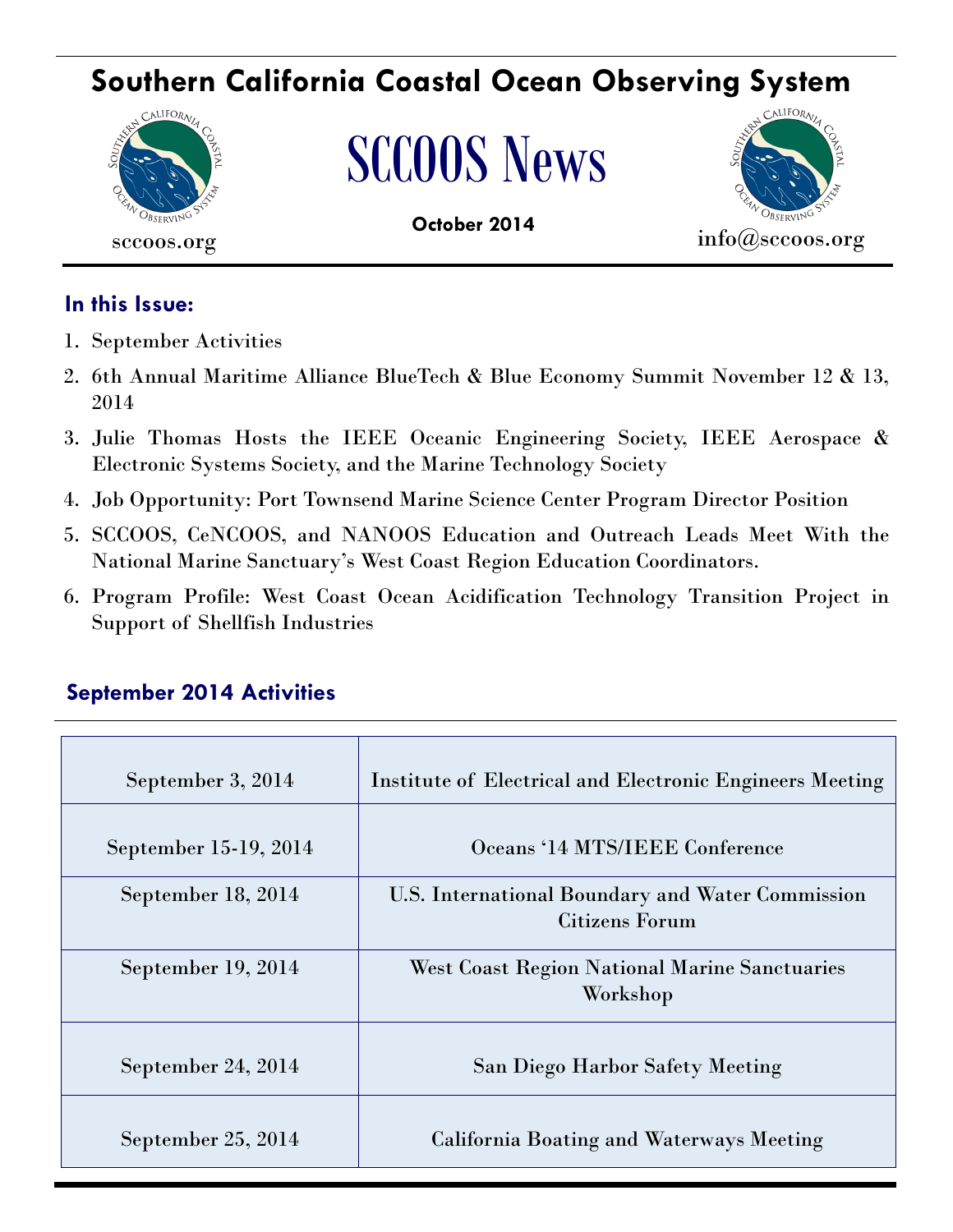# **October 2014 SCCOOS News**

## **6th Annual Maritime Alliance BlueTech & Blue Economy Summit November 12 & 13, 2014**

[The Maritime Alliance](http://themaritimealliance.org) is a cluster organizer for the San Diego maritime technology and fosters maritime business and technology innovation through collaboration around the U.S. and around the world. This years BlueTech & Blue Economy Summit will take place at the McMillin Companies Event Center in San Diego, CA.

This year's theme is Promoting Sustainable, Science-Based Ocean Industries, and an impressive list of speakers include Julie Thomas - SCCOOS Executive Director/CDIP Program Director, Holly Bamford - Asst. Administrator NOAA's National Ocean Service, Zdenka Willis - Director of U.S. Integrated Ocean Observing System (IOOS), and Rick Spinrad, NOAA's new Chief Scientist.

Check out [this link](http://themaritimealliance.org/2014/07/6th-annual-bluetech-summit/) for more information and to register for this special event.



# **sccoos.org 858.534.9808 info@sccoos.org**

# **Julie Thomas Hosts a Joint Meeting of the IEEE Oceanic Engineering Society, the IEEE Aerospace & Electronic Systems Society, and the Marine Technology Society**

Julie Thomas hosted the Oceanic Engineering Society for an evening discussion and tour of the [SCCOOS/](sccoos.org)[CDIP](cdip.ucsd.edu) programs and facilities. There was a vast interest in technologies and products that serve the coastal cities and maritime stakeholders.



 **sccoos.org 858.534.9808 info@sccoos.org**

### **Job Announcement: Port Townsend Marine Science Center (PTMSC) Program Director Position**



PTMSC is seeking a program director to serve their mission to inspire, inform and promote conservation the Salish Sea while achieving a goal of doubling their impact over the next 10 years. The candidate will have knowledge of marine science, budget management and growth, among other unique attributes.

Check out [their website](http://www.ptmsc.org/employment.html) for more information